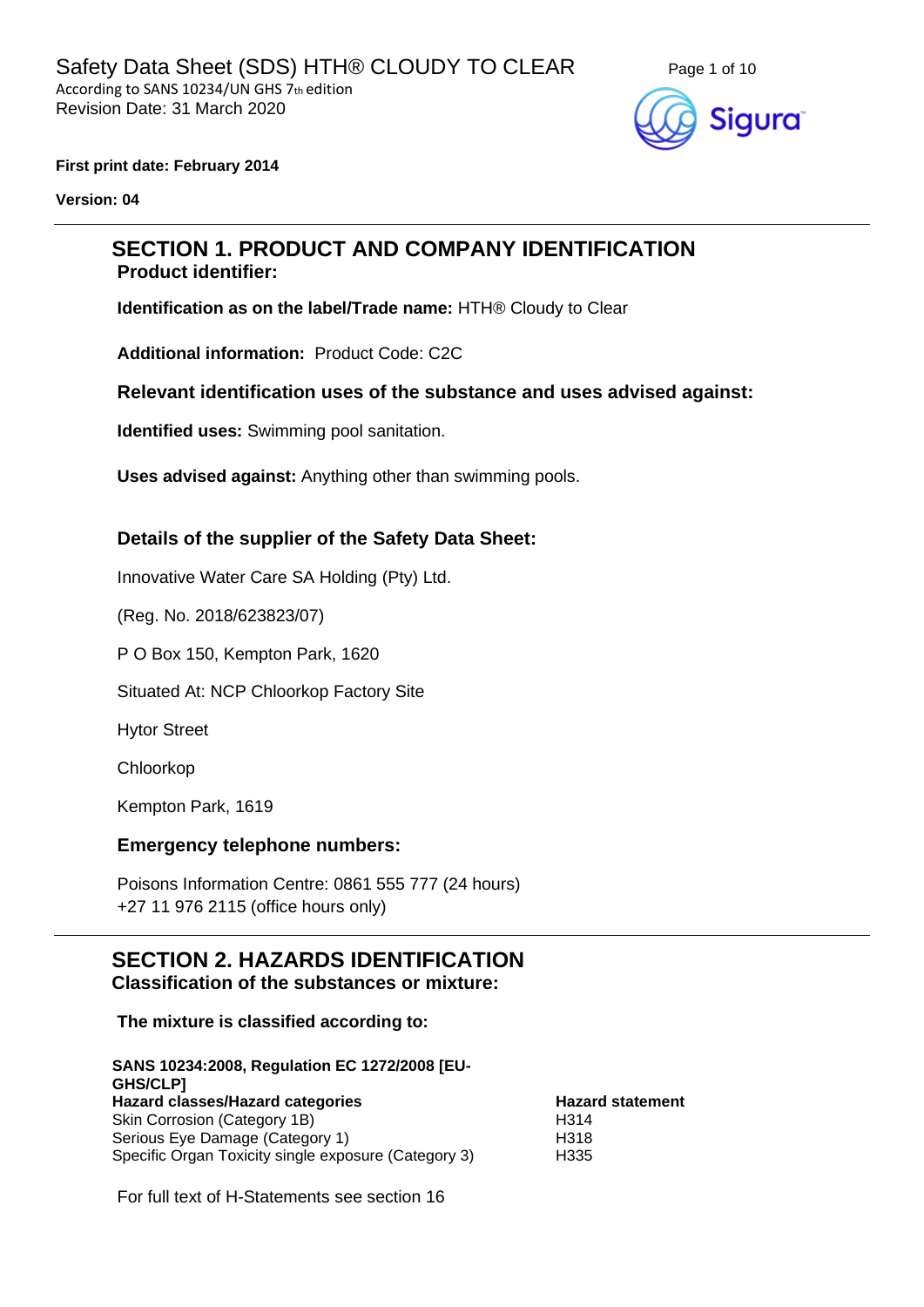

#### **The most important adverse effects:**

**The most important adverse physiochemical effects:** None**.**

**The most important adverse human health effects:** Causes severe skin burns and eye damage.

**Label elements:**

**Hazard pictograms:**



#### **Signal Words: DANGER**

**Hazard Statements:** H314 Causes severe skin burns and eye damage. H335 May cause respiratory irritation.

**Precautionary Statements:** P260 Do not breathe dust or fumes. P264 Wash thoroughly after handling. P280 Wear protective gloves/ protective clothing/ eye protection/ face protection. P261 Avoid breathing dust/ fume/ gas/ mist/ vapours/ spray. P271 Use only outdoors or in a well-ventilated area. P301+P330+P331 IF SWALLOWED: Rinse mouth. Do NOT induce vomiting. P305+P351+P338 IF IN EYES: Rinse cautiously with water for several minutes. Remove contact lenses, if present and easy to do. Continue rinsing. Immediately call a POISON CENTER or doctor/ physician. P303+P361+P353 IF ON SKIN (or hair): Take off immediately all contaminated clothing. Rinse skin with water/shower. P304+P340 IF INHALED: Remove victim to fresh air and keep at rest in a position comfortable for breathing. P309 +P311 IF exposed or if you feel unwell: Call a POISON CENTER or doctor/ physician. P363 Wash contaminated clothing before reuse. P310 Immediately call a POISON CENTER or doctor/ physician. P405 Store locked up. P501 Dispose of contents/container in accordance with local/regional regulations.

**Special labelling of certain mixtures**: None known.

**Other hazards:** None known.

# **SECTION 3. COMPOSITION/INFORMATION ON INGREDIENTS**

**Substance/Mixture:** Mixture **Ingredients:**

| Substance name (IUPAC)  | CAS-No.   | Concentration | Classification                           |  |
|-------------------------|-----------|---------------|------------------------------------------|--|
|                         | EC-No.    | % by weight   | EC1272/2008                              |  |
| Hydrochloric acid (30%) | 7647-01-0 | 40-45         | Skin Corrosion (Category 1A) H314. Acute |  |
|                         | 231-595-7 |               | Toxicity (Category 3) (Inhalation) H331. |  |
| Aluminium chloride,     | N/A       | $10 - 20%$    | Skin Corrosion (Category 1B) H314,       |  |
| poly quaternary amine   | N/A       |               | Aquatic Chronic 3 H412.                  |  |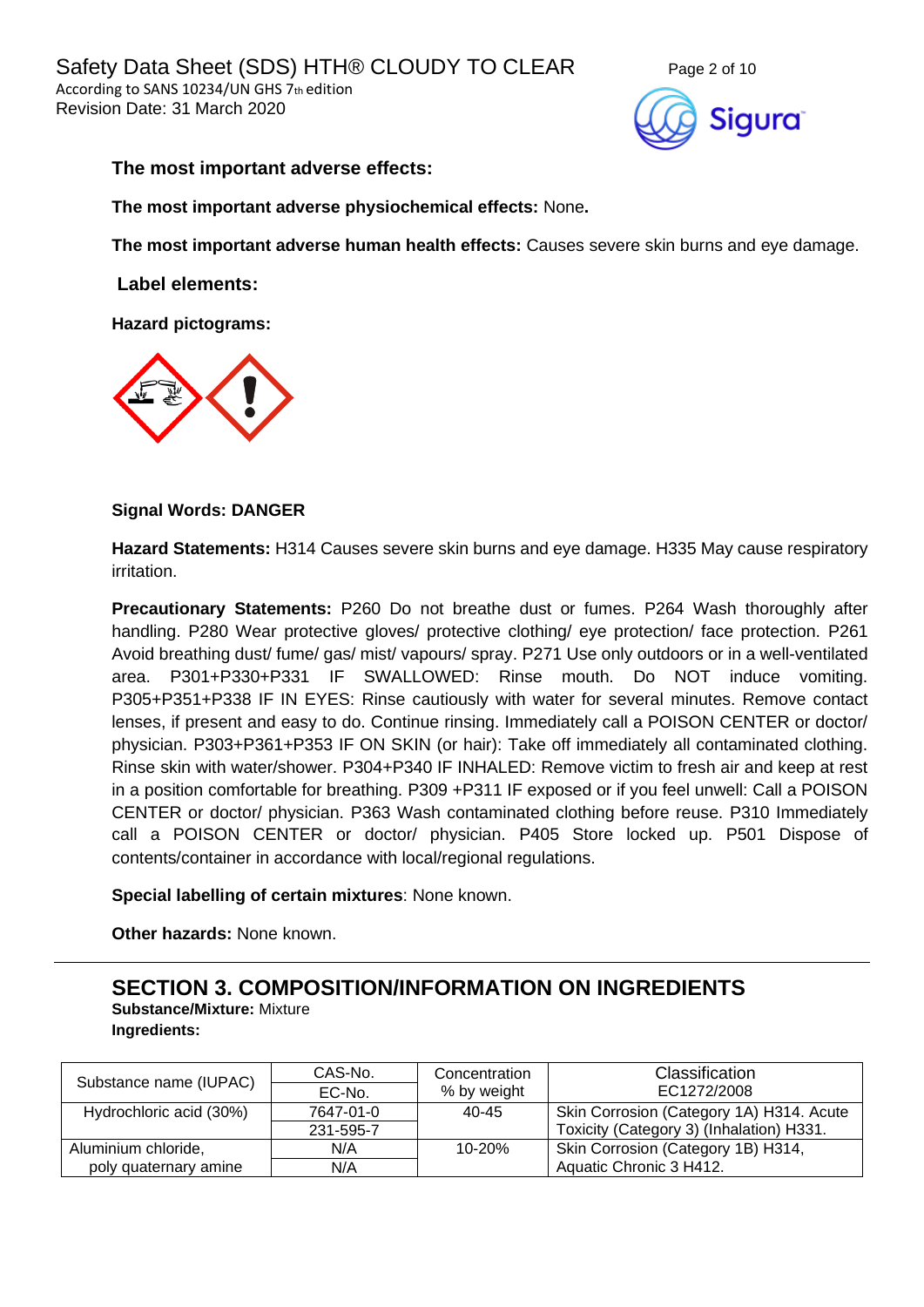

There are no additional ingredients present which, within the current knowledge of the supplier and in the concentrations applicable, are classified as hazardous to health or the environment and hence require reporting in this section.

Occupational exposure limits, if available listed in Section 8. For the full text of the H-Statements mentioned in this Section, see Section 16.

# **SECTION 4. FIRST AID MEASURES**

**Description of first aid measures:**

**In case of inhalation:** If breathed in, move person into fresh air. If not breathing, give artificial respiration. In case of discomfort seek medical attention.

**In case of skin contact:** Wash off with soap and plenty of water for at least 15 minutes. In case of discomfort seek medical attention.

**In case of eye contact:** Flush eyes thoroughly with water for 15 minutes. Remove contact lenses after the initial 1-2 minutes and continue flushing. Seek medical attention immediately.

**In case of ingestion:** Do NOT induce vomiting. Never give anything by mouth to an unconscious person. Rinse mouth with water. Seek medical attention immediately.

# **Most important symptoms and effects, both acute and delayed:**

**Inhalation:** Corrosive to tissues of the mucous membranes and upper respiratory tract.

**Ingestion:** Corrosive. Swallowing can cause severe burns of the mouth, throat, and stomach.

**Skin Contact:** Corrosive. Symptoms of redness, pain, and severe burns can occur.

**Eye Contact:** Corrosive. Contact can cause blurred vision, redness, pain and severe tissue burns.

### **Indication of any immediate medical attention and special treatment needed:**

None known.

# **SECTION 5. FIREFIGHTING MEASURES Extinguisher media:**

**Suitable extinguisher media**: Use water spray, alcohol-resistant foam, dry chemical or carbon dioxide Prevent contamination of drains or waterways.

**Unsuitable extinguishing media:** None known.

#### **Special hazards arising from the mixture:**

Contact with common metals may produce hydrogen gas which may form an explosive mixture in air.

### **Advice for fire-fighters:**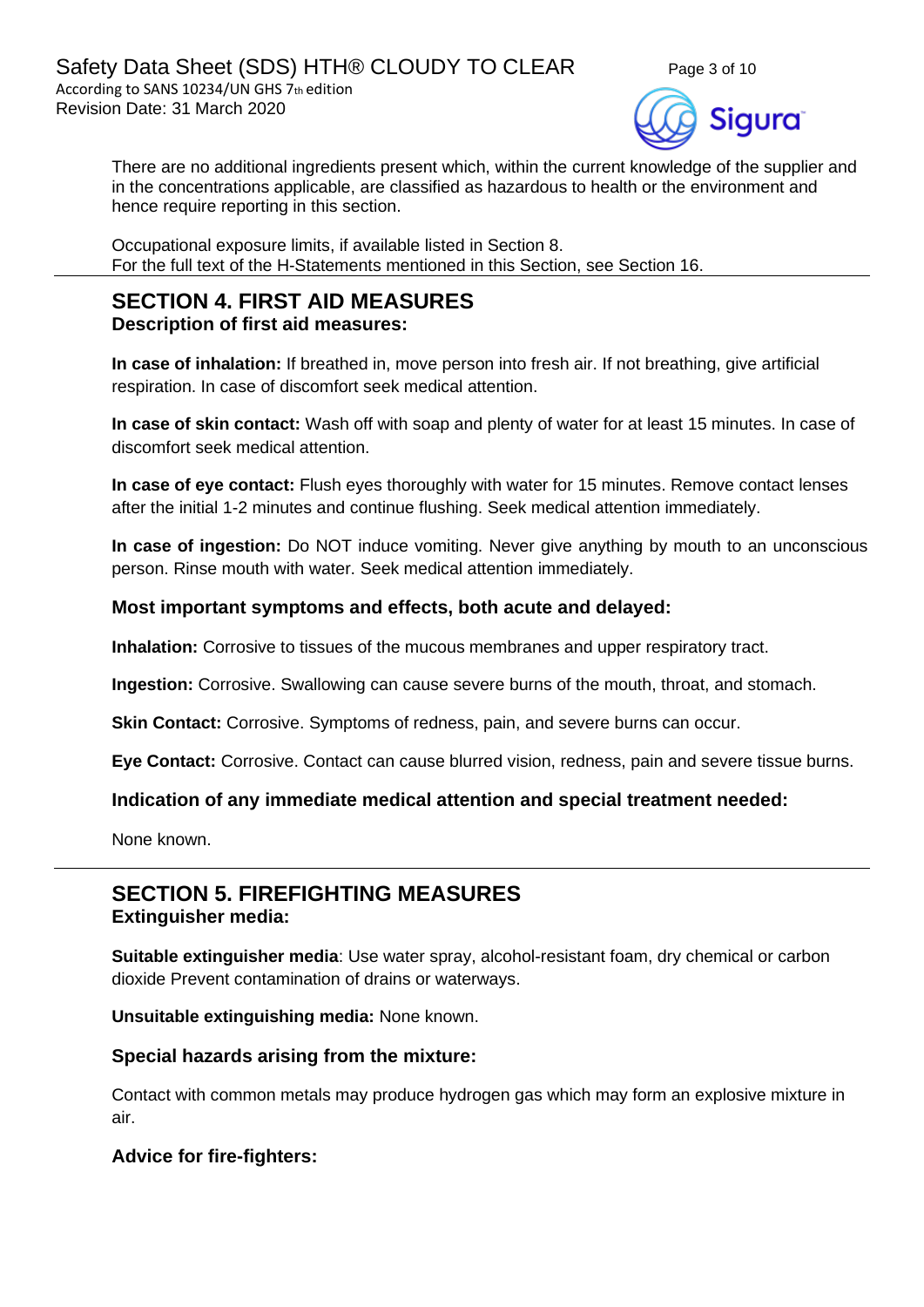

Evacuate area and contact emergency services. Toxic gases may be evolved in a fire situation. Remain upwind and notify those downwind of hazard. Wear full protective equipment including Self Contained Breathing Apparatus (SCBA) when combating fire.

# **SECTION 6. ACCIDENTAL RELEASE MEASURES Personal precautions, protective equipment and emergency procedures:**

**For non-emergency personnel:** Isolate area. Keep unnecessary and unprotected personnel from entering the area. Avoid inhalation, and contact with skin. Refer to Section 7, Handling, for additional precautionary measures. Use appropriate safety equipment. For additional information, refer to Section 8, Exposure Controls and Personal Protection.

**For emergency responders**: Keep upwind, avoid inhaling vapour. Prevent material from entering sewers, waterways or confined spaces.

# **Environmental precautions:**

Prevent from entering into soil, ditches, sewers, waterways and/or groundwater.

### **Methods for containment and cleaning up:**

**For small spills:** Absorb with neutralisers, contain spilled material if possible. Collect in suitable and properly labelled containers.

**For large spills:** Dike area to contain spill. Prevent material from entering sewers, waterways or confined spaces. Contain spill with earth sand or non-reactive absorbent material. Contaminated material must be disposed of by approved waste removal specialists after removal, neutralize spill area with lime or soda ash and flush with water. Water fog or spray may be necessary to knock down vapours.

### **Reference to other sections:**

See section 7 for information on safe handling.

See section 8 for information on personal protection equipment.

See section 13 for information on disposal.

### **Additional information:**

None known.

# **SECTION 7. HANDLING AND STORAGE Precautions for safe handling:**

**Protective measures:** Observe directions on label and instructions for use. Avoid contact with skin and eyes. Provide appropriate exhaust ventilation at places where dust is formed.

**Advice on general occupational hygiene:** Do not smoke. Do not eat drink or smoke when handling this product.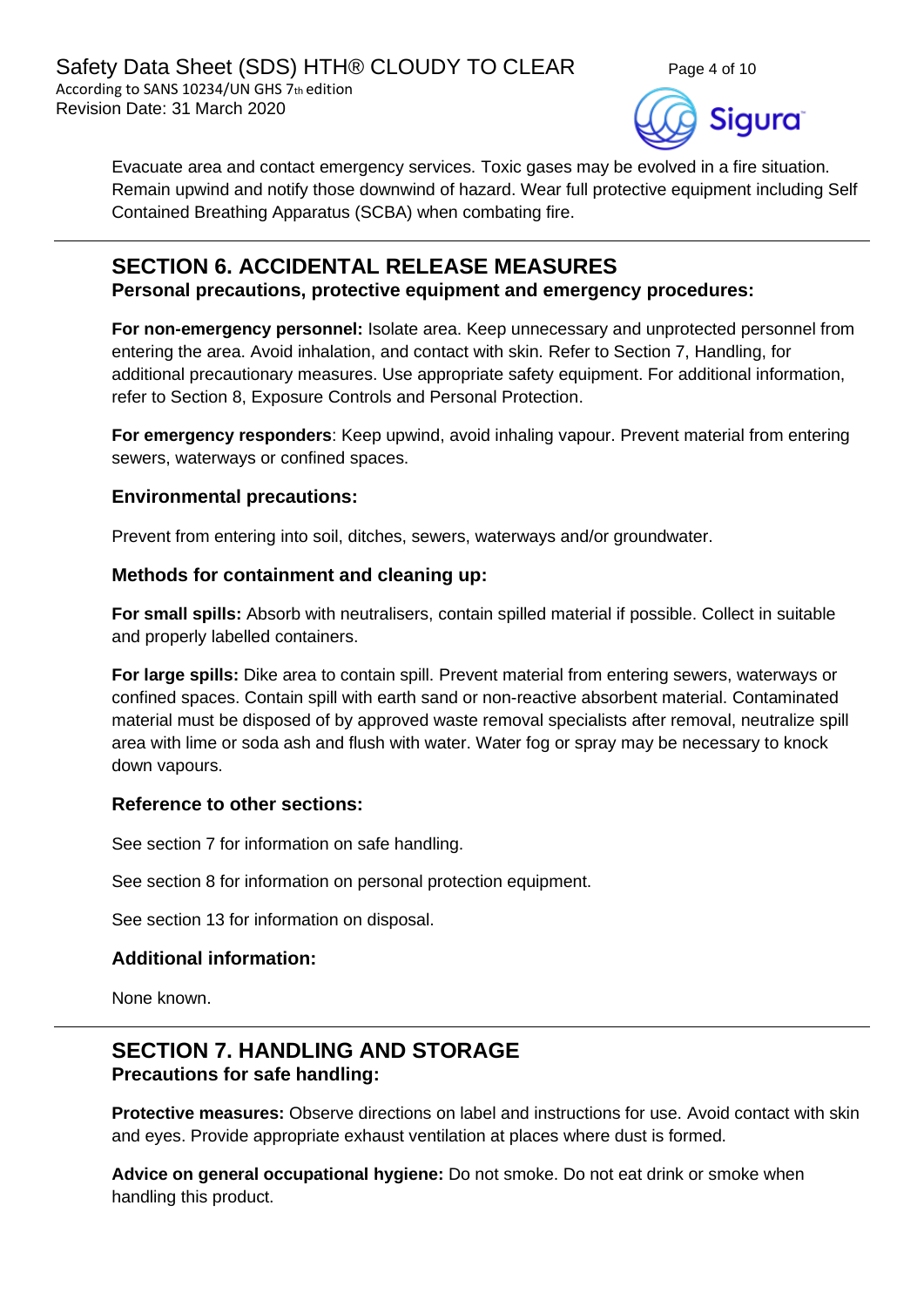



# **Conditions for safe storage, including incompatibilities:**

Store in a cool place. Keep container tightly closed in a dry and well ventilated place. Never allow product to get into contact with water during storage. Do not store near other pool treatment products, other acids, organic materials, nitrogen-containing compounds, dry powder fire extinguishers (containing mono-ammonium phosphate), oxidizers, all corrosive liquids, flammable or combustible materials, etc.

### **Specific end uses:**

Use only as directed.

**Shelf Life Limitations:** Storage in a climate controlled storage area or building is recommended in those areas where extremes of high temperature occur.

# **SECTION 8. EXPOSURE CONTROLS/PERSONAL PROTECTION Control parameters:**

**Occupational exposure limits: Hydrochloric acid** STEL OEL-RL**:** 5 ppm, 7 mg/m<sup>3</sup>

**Biological exposure indices (BEI):** No data available.

**Additional exposure limits under the conditions of use:** No data available.

### **Exposure control:**

**Appropriate engineering controls**: Avoid inhalation. Use in well ventilated areas. Where an inhalation risk exists, mechanical extraction ventilation is recommended.

#### **Individual protection measures, such as personal protective equipment:**

**Eye/face protection:** Use safety glasses. If there is a potential for exposure to particles which could cause eye discomfort, wear chemical goggles.

**Hand protection:** Use chemical resistant gloves. Examples of preferred glove barrier materials include: Butyl rubber, Neoprene, Nitrile/butadiene rubber, Polyethylene, Ethyl vinyl alcohol laminate, polyvinyl alcohol, Polyvinyl chloride.

**Body protection:** Not necessary under normal use.

**Respiratory protection:** If discomfort is experienced, use an approved air-purifying respirator. Respiratory protection should be worn when there is a potential to exceed the exposure limit requirements or guidelines.

**Environmental exposure controls:** None required.

# **SECTION 9. PHYSICAL AND CHEMICAL PROPERTIES Information on basic physical and chemical properties**

**Appearance (form):** Liquid.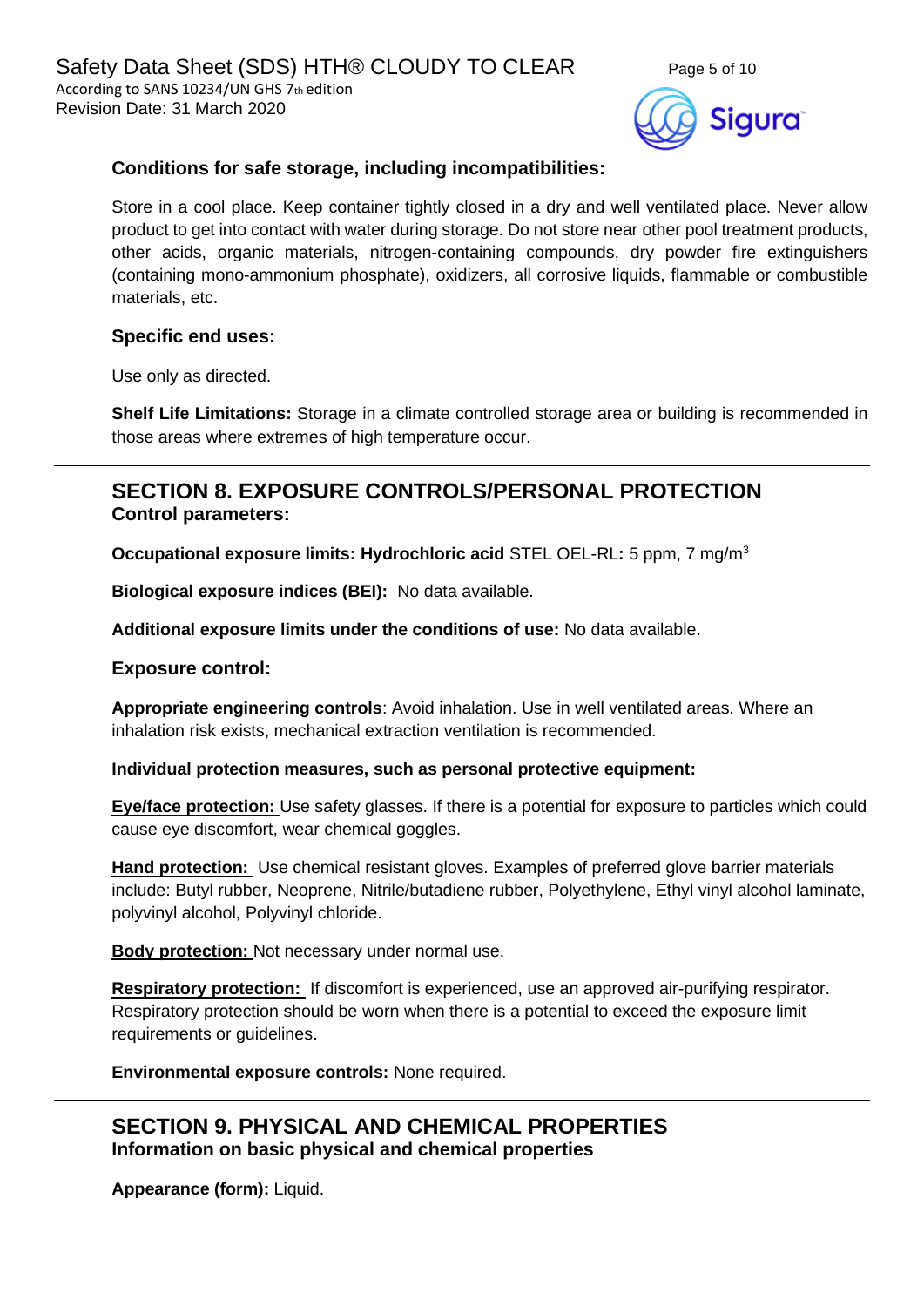Safety Data Sheet (SDS) HTH® CLOUDY TO CLEAR Page 6 of 10 According to SANS 10234/UN GHS 7th edition Revision Date: 31 March 2020



**Colour:** Yellow.

**Odour: Pungent odour.** 

**Odour threshold:** Not known.

**pH (0.1 N solution) :** 1.0

**Melting point/range (<sup>o</sup>C):** Not known.

**Boiling point/range (<sup>o</sup>C):** Not known.

**Flash point (°C):** Not known.

**Evaporation rate:** Not known.

**Flammability (solid, gas):** Not known.

**Ignition temperature (°C):** Not known.

**Upper/lower flammability/explosive limits:** Not known.

**Vapour pressure (20<sup>o</sup>C):** Not known.

**Vapour density:** 1.27

**Relative density (25 <sup>o</sup>C):** Not known.

**Water solubility (g/l) at 20<sup>o</sup>C:** Soluble

**n-Octanol/ Water partition coefficient:** Not known.

**Auto-ignition temperature:** Not known.

**Decomposition temperature:** Not known.

**Viscosity, dynamic (mPa s):** Not known.

#### **Physical hazards:**

May be corrosive to metals.

**Other information:**

**Fat solubility (solvent-oil to be specified):** Not known.

**Bulk density:** 1.18 (30 % solution)

**Dissociation constant in water (p Ka):** Not known.

**Oxidation-reduction potential:** Not known.

# **SECTION 10. STABILITY AND REACTIVITY Reactivity:**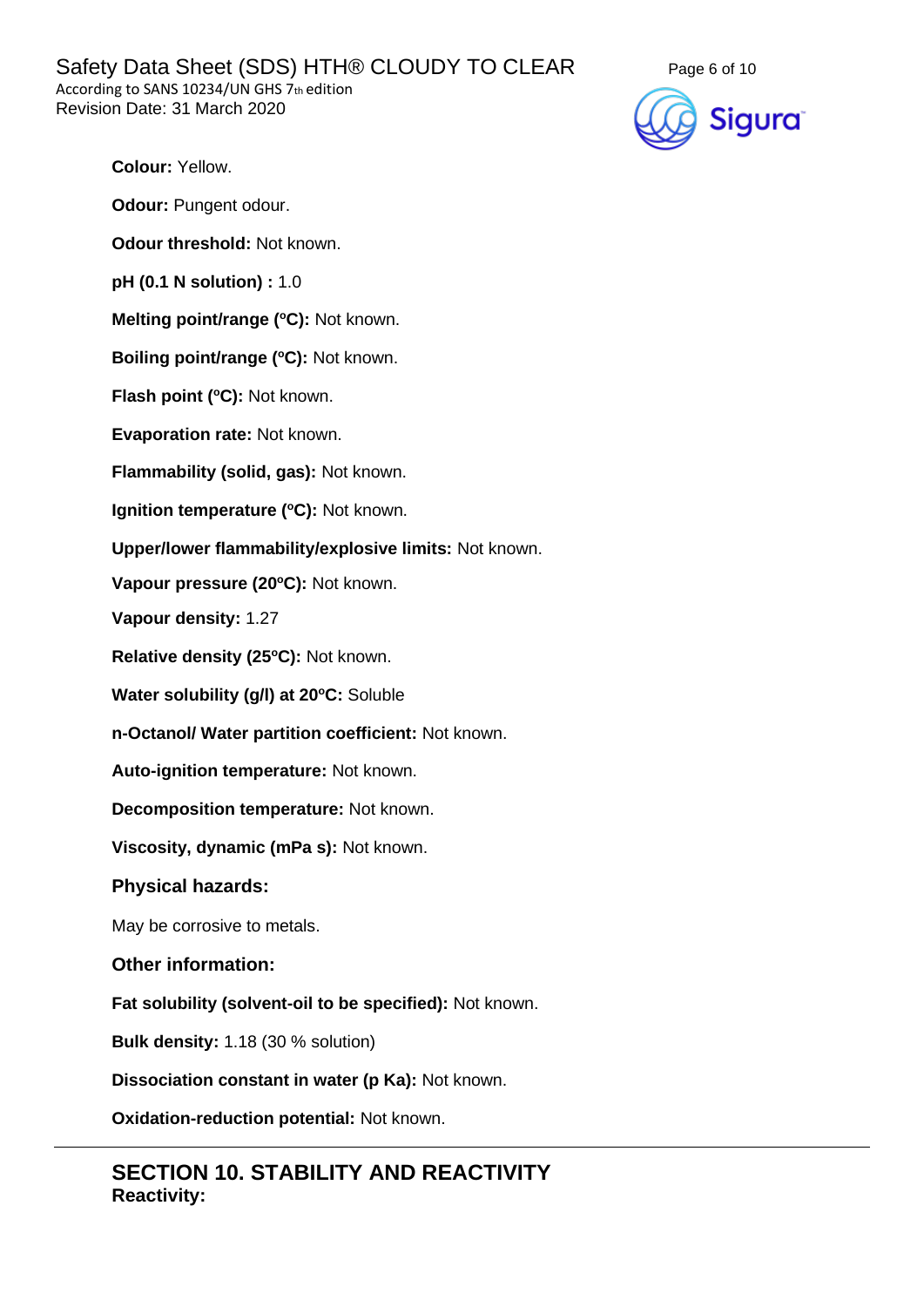



Product is stable.

#### **Chemical stability:**

Large amounts of heat can be released when concentrated acid is mixed with water or solvents. Corrosive to most metals.

#### **Possibility of hazardous reactions:**

Hazardous polymerization is not expected to occur.

#### **Conditions to avoid:**

Do not store next to heat source, in direct sunlight, or elevated storage temperature. Always close the lid.

#### **Incompatible materials:**

Other acids and alkaline compounds.

#### **Hazardous decomposition products:**

Chlorine.

# **SECTION 11. TOXICOLOGICAL INFORMATION Toxicokinetics, metabolism and distribution:**

**Non-human toxicological data:** No data available.

**Method:** No data available.

**Dosage:** No data available.

**Routes of administration:** No data available.

**Results:** No data available.

**Absorption:** No data available.

**Distribution:** No data available.

**Metabolism:** No data available.

**Excretion:** No data available.

#### **Information on toxicological effects:**

**Acute toxicity:** No data available.

**Skin corrosion/irritation:** No data available.

**Serious eye damage/irritation:** No data available**.**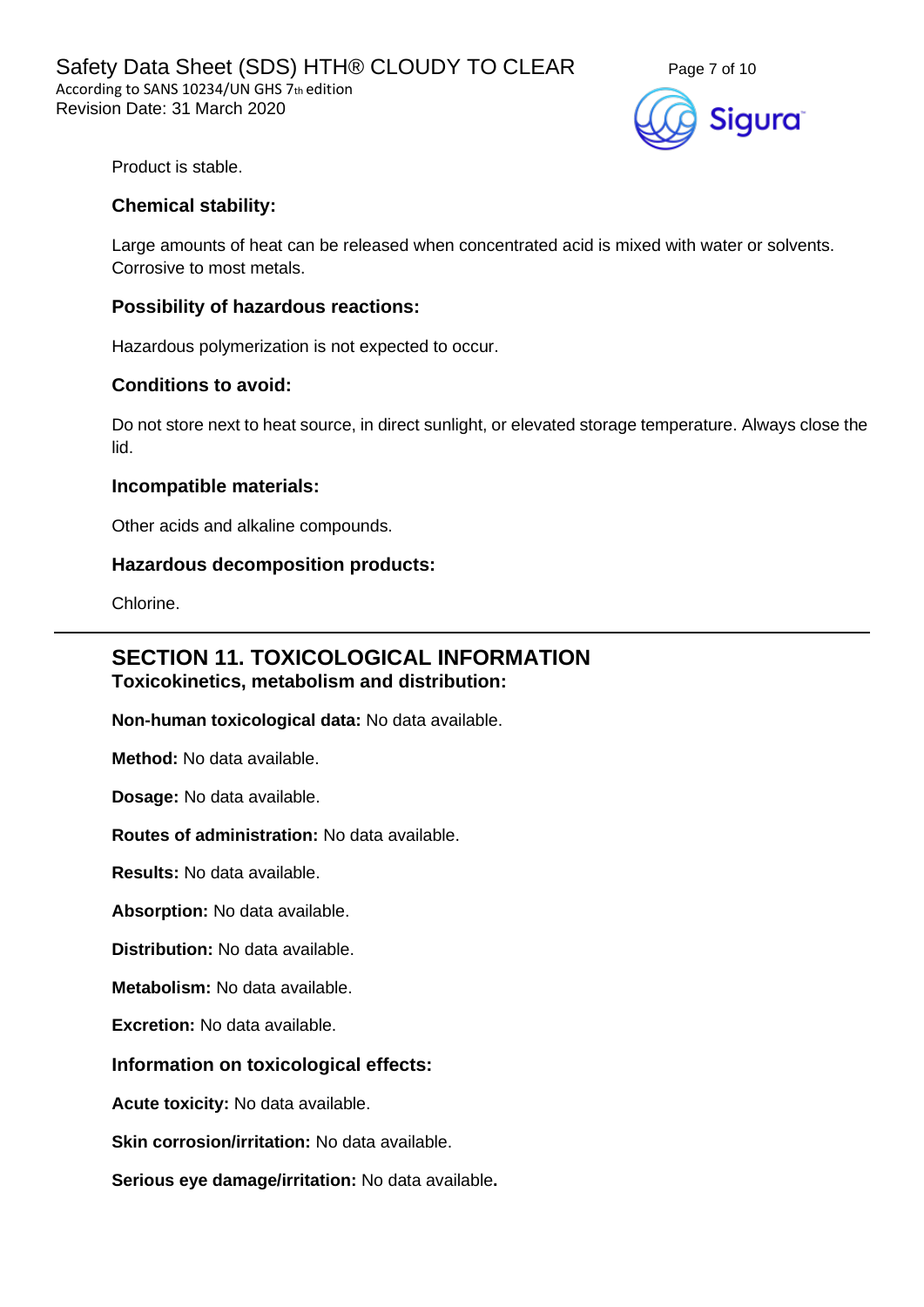

**Respiratory or skin sensitization:** No data available.

**Germ cell mutagenicity:** No data available.

**Carcinogenicity:** No data available.

**Reproductive toxicity:** No data available.

**STOT-single exposure:** No data available.

**STOT-repeated exposure:** No data available.

**Aspiration hazard:** No data available.

# **SECTION 12. ECOLOGICAL INFORMATION Toxicity:**

No data available

#### **Persistence and degradability:**

No data available.

#### **Bioaccumulative potential:**

No data available.

#### **Mobility in soil**

No data available.

### **Results of PBT& vPvB assessment:**

No data available.

#### **Other adverse effects:**

No data available.

# **SECTION 13. DISPOSAL CONSIDERATIONS Waste treatment methods:**

Dispose of in accordance with municipal, provincial and national regulations.

#### **Product/ packaging disposal:**

Recycle where possible.

# **SECTION 14. TRANSPORT INFORMATION**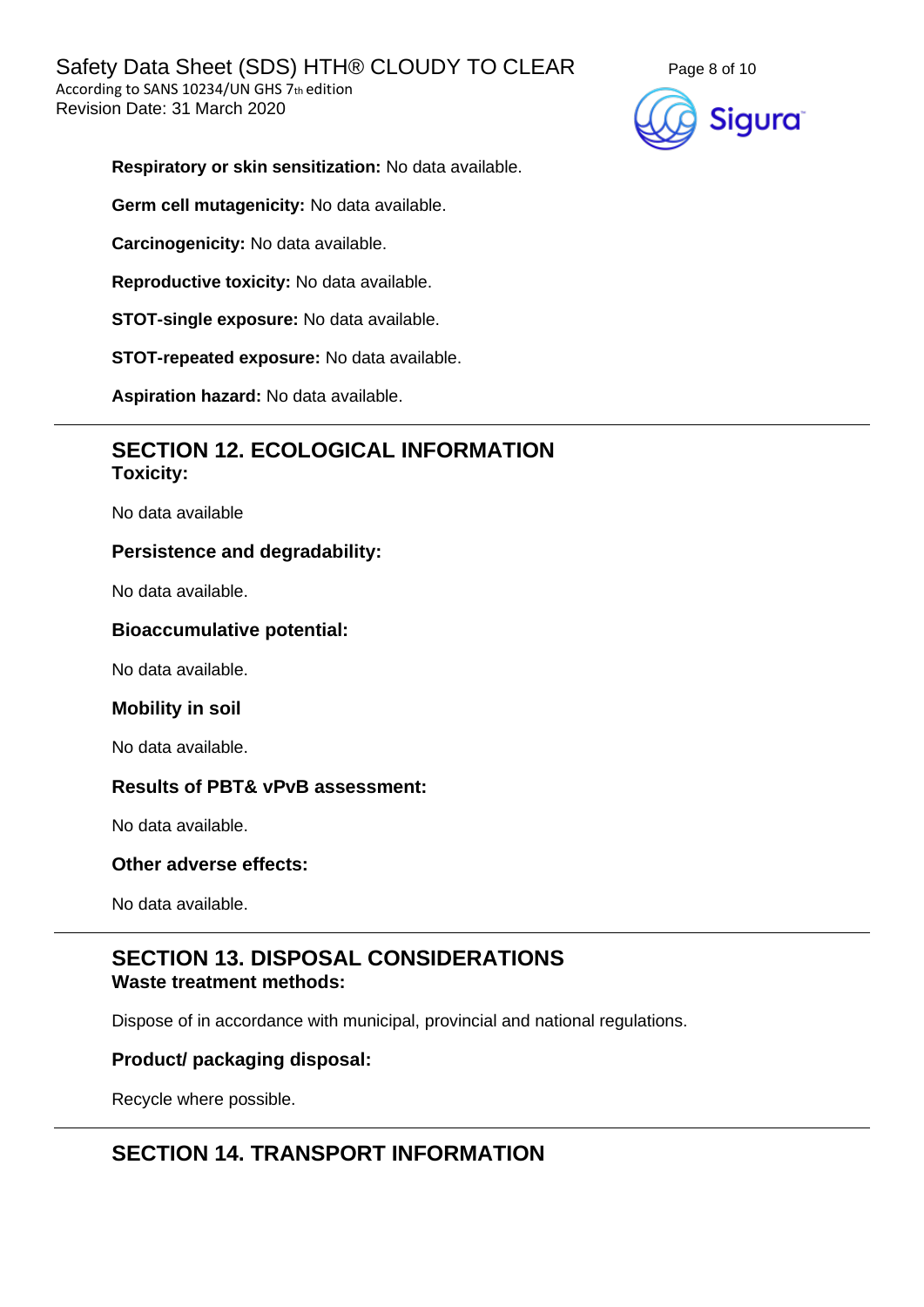

|                                | <b>Land transport</b><br>(ADR/RID) | Sea transport<br>(IMDG)  | Air transport<br>(ICAO/IATA) |
|--------------------------------|------------------------------------|--------------------------|------------------------------|
| <b>UN-Number</b>               | 1789                               | 1789                     | 1789                         |
| <b>UN Proper shipping</b>      | <b>HYDROCHLORIC ACID</b>           | <b>HYDROCHLORIC ACID</b> | <b>HYDROCHLORIC ACID</b>     |
| name:                          |                                    |                          |                              |
| <b>Transport hazard class:</b> | 8                                  | 8                        | 81789                        |
| Packaging group:               | Ш                                  | Ш                        | Ш                            |
| <b>Marine pollutant:</b>       | N <sub>o</sub>                     | No                       | No.                          |
| <b>Special precautions for</b> |                                    |                          |                              |
| user:                          |                                    |                          |                              |
| <b>Transport in bulk</b>       |                                    |                          |                              |
| according to MARPOL            |                                    |                          |                              |
| 73/78 Annex II and the         |                                    |                          |                              |
| <b>IBC</b> code                |                                    |                          |                              |

# **SECTION 15. REGULATORY INFORMATION**

**Safety, health and environmental regulations/legislation for the mixture:**

**Relevant information regarding authorization:** Occupational Health and Safety Act 1993 Regulation for Hazardous Chemical Substances.

**Relevant information regarding restrictions:** None known.

**EU regulations:** Regulation EC 1272/2008 [EU-GHS/CLP]

**Other National regulations:** None.

**Chemical Safety Assessment carried out?** No.

# **SECTION 16. OTHER INFORMATION Indication of changes:**

GHS aligned.

2020/03/31 – Company logo changed to Sigura; Details of the supplier of SDS changed to reflect new entity name.

#### **Relevant classification and H statements (number and full text):**

Aquatic Chronic 3: Hazardous to the Aquatic Environment Chronic (Category 3)

H314 Causes severe skin burns and eye damage. H318 Causes serious eye damage. H335 May cause respiratory irritation. H413 May cause long lasting harmful effects to aquatic life.

#### **Training instructions:**

Use as instructed.

#### **Further information:**